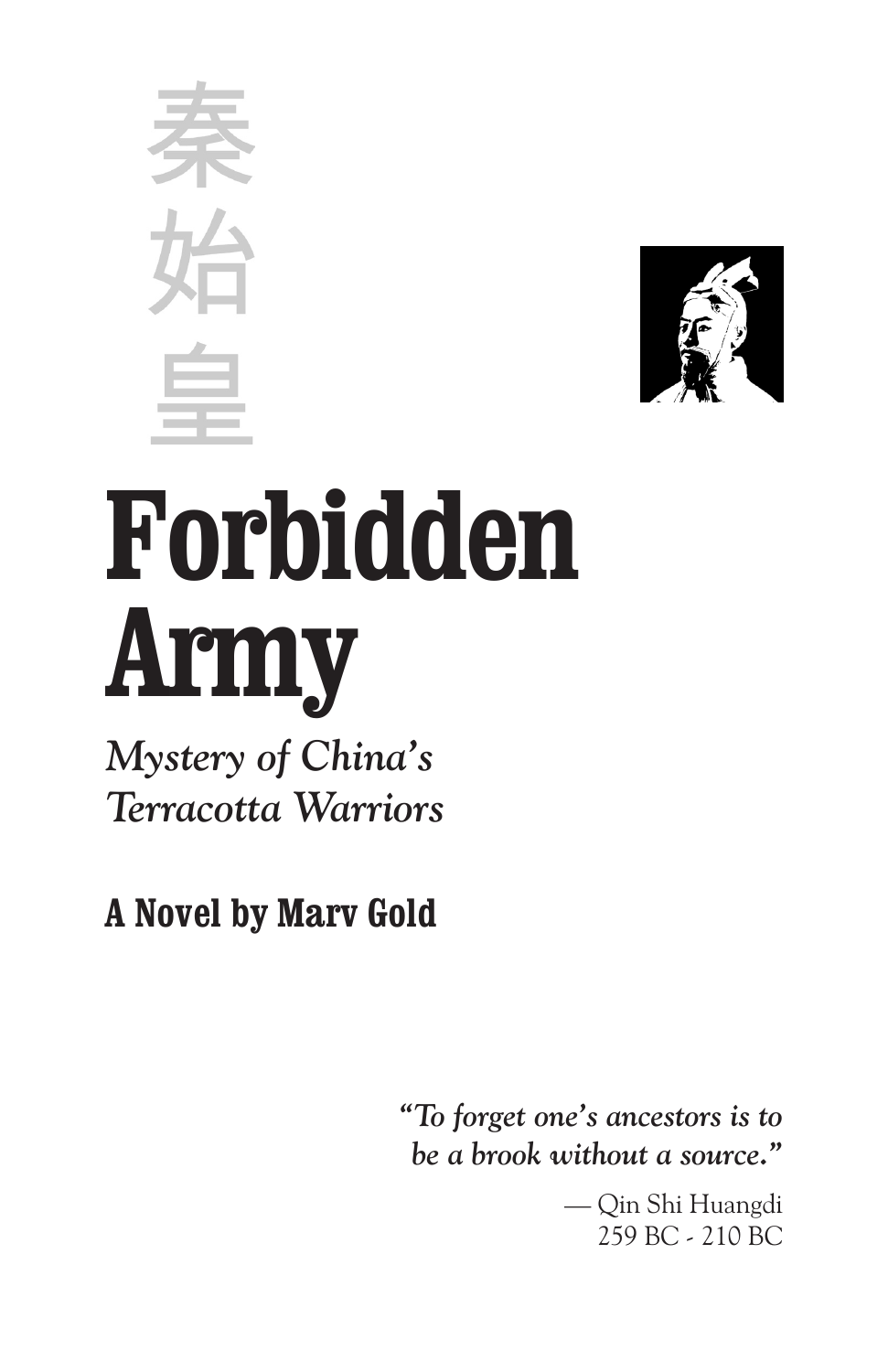*Dedicated to Sue*

This is a work of fiction. All rights reserved. This book, or parts thereof, may not be reproduced in any form without permission. The scanning, uploading and distribution of this book via the Internet or via any other means without the permission of the publisher is illegal and punishable by law.

ISBN 978-1-60725-365-5

© Magi 2008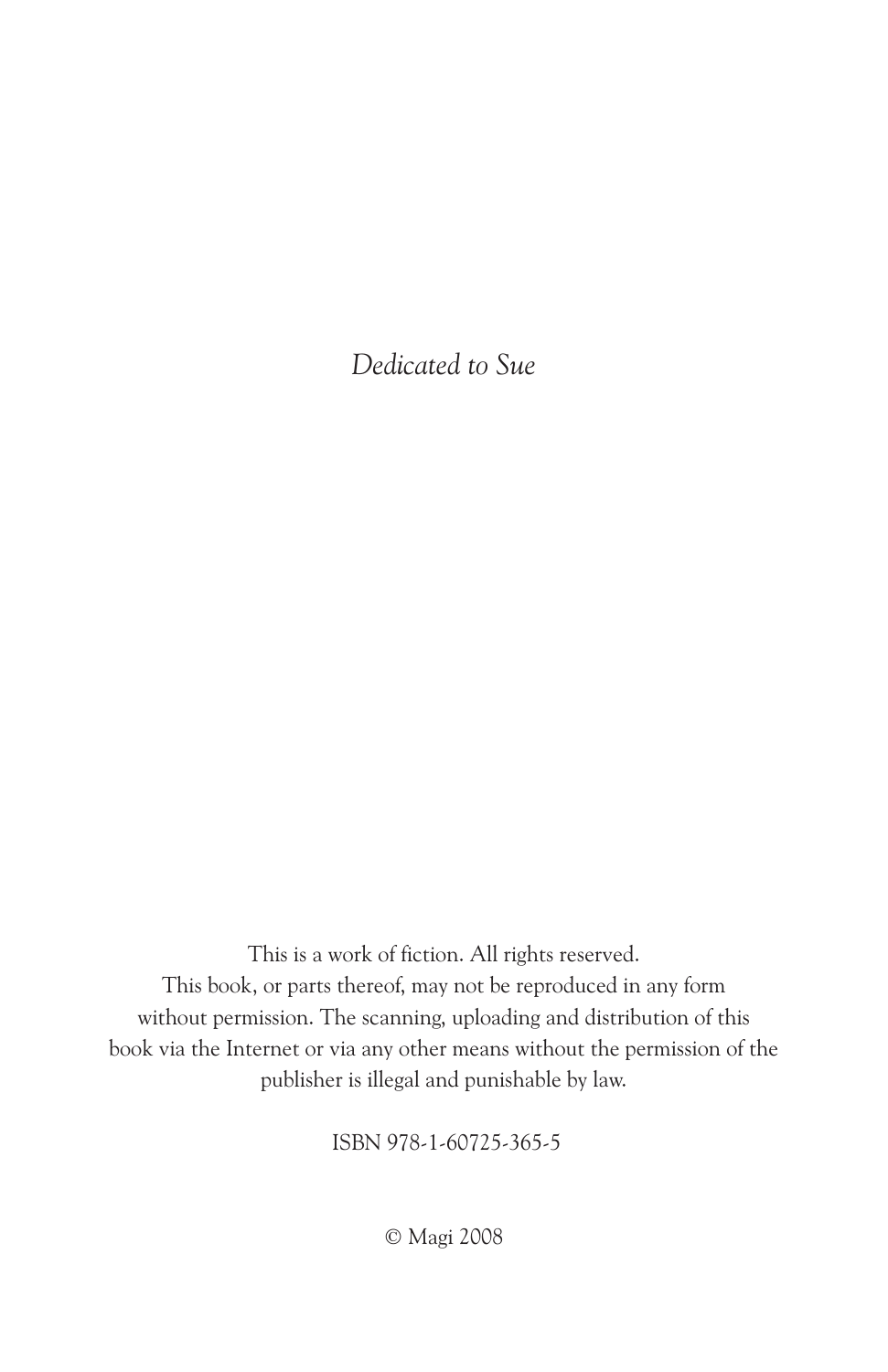

 $-I -$ 

He could feel the plane dipping and banking, the shudder of its wheel carriages dropping as the sleek foil-sheathed passenger ship descended three hours beyond Beijing.

It approached shadowy fields below, then city lights, then strips of landing lights. The plane bumped, rolled smoothly through runway lanes, and drew up to the ramp at Xian Xianyang Airport. With a rush, the motors whined out; all motion stopped, and Bert Kahn blinked awake.

He blessed Pin Hu, the buddha of safe journeys.

Henry's voice came crackling over the P.A.

"Good evening, please. All members of China Discoveries tour will please to deplane and gather at Gate One. Please bring all belongings. Thank you, welcome to Xian and Shaanxi Province."

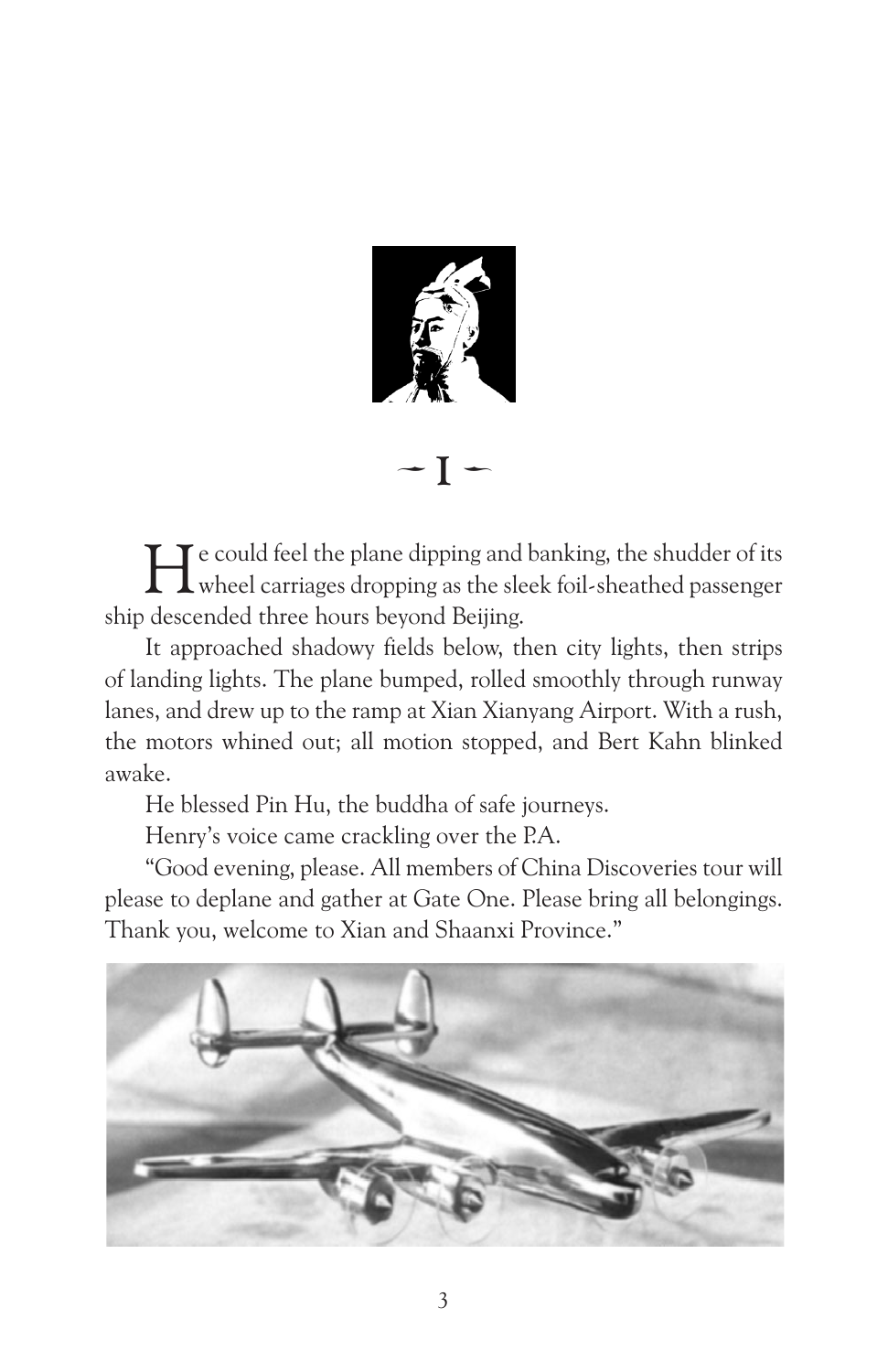Bert unclipped his seat belt and waited. For a national tour guide, Henry had sounded almost reverent, like he was about to bong a gong. What's the big deal? Xian is just another city, another dot on the map to Shanghai.

He waited for the others to stagger up the aisles and shook his head. You're up, you're down. You're on a bus, you're off. Just how different is China from Chicago?

His carry-on bag easily slid down, and slowly, politely he edged toward the exit. A smile and thank you to the pilots and crew and he was on his way. On good old terra firma, the oldest, most populous terra in the world. What madness had brought him here? What the hell was wrong with a vacation in Wisconsin anyhow?

Then he remembered. He'd needed an unreachable getaway.

And what was farther, what was a better palliative than a guided tour to China?

They met at the gate, fifteen bedraggled souls, each wearing a yellow sticker telling all the world they were (ugh) tourists. All led by Henry, a tall, masterful Chinese guide waving a small yellow flag, the mark of a tour from China Discoveries.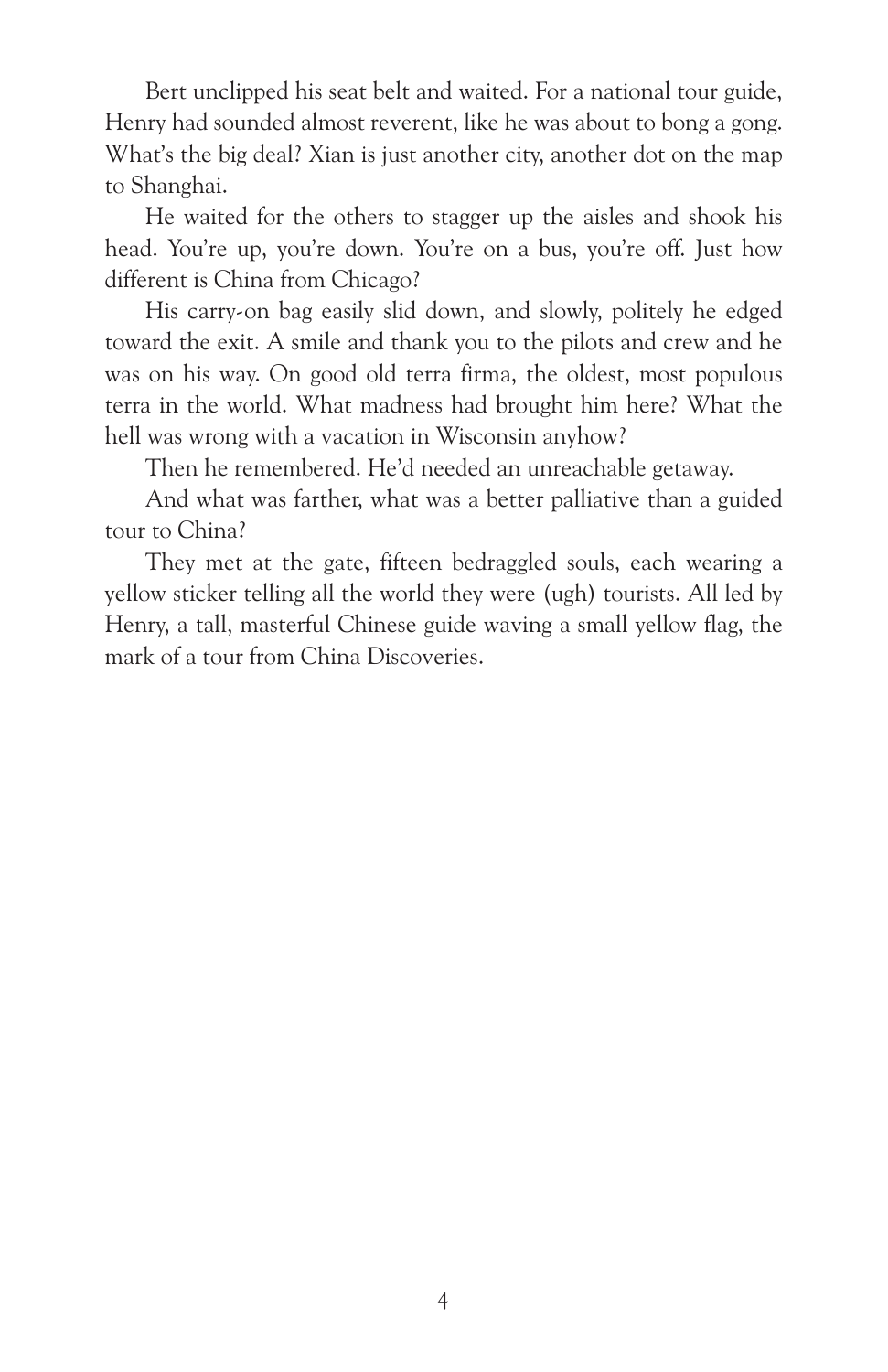

 $\cdot$  II  $\sim$ 

The minibus deposited them at the New Grand Hotel. Its pretentiously westernized lines would bother any architect of Bert's stature. But it would do for a quick shower and fresh clothes.

It gave him a chance to chat with his travel partner, a bubbling little troll named Simon who clutched a large red notebook. He was sweatily complaining that airport surveillance had seized his scissors.

"Can you imagine? A tailor mitout a tzissors? Abtsurd! Unheard of! Might as well confitscate my right arm!"

"Whoa," Bert calmed him. "You said it was a little fingernail scissors. And besides, who's a tailor? You told me you're a sculptor."

"Now, sure. True. But in Russia, in the big war, oh boy, I was some first class tailor. A military tailor!"

"Oh," said Bert, slumping a bit, hoping his grunt might end the conversation. But no. As they headed down to dinner, Simon rambled on, explaining the Napoleonic origins of officers' buttons, cuffs, stripes, epaulets. That settled it; Bert would sit at a different table.

 He found a large unoccupied table in a corner, and glancing about, he took a comfortable spot away from server traffic.

No sooner was he seated than several couples joined him. So much for peace and quiet. While a few people were chatting away, another couple took their seats, a young redhead and her doting elderly companion who sat next to Bert. He introduced himself with an open hand.